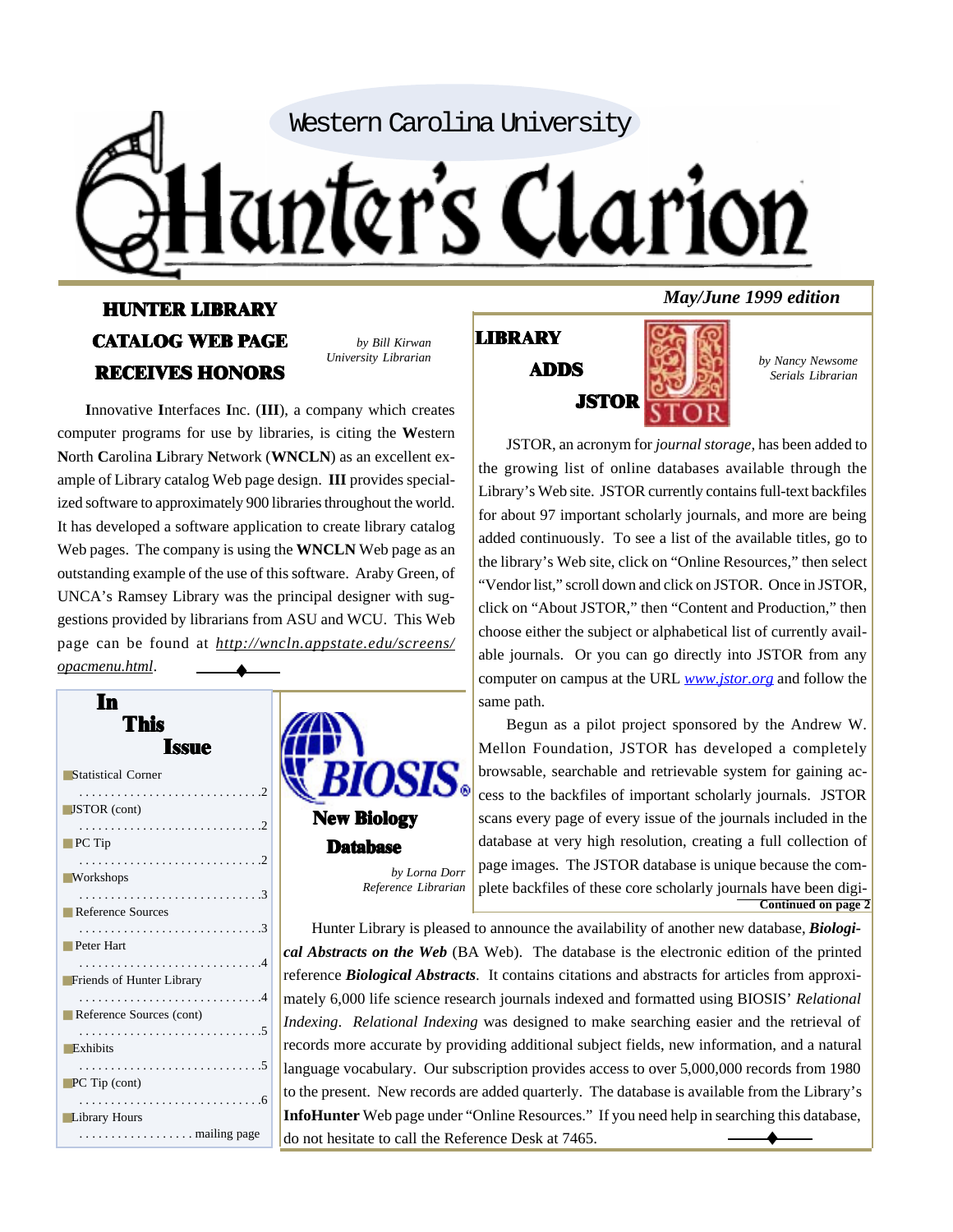# STATISTICAL CORNER

Statistical information on the state of North Carolina is available from multiple state and federal agencies, either in paper or on the Internet. Over the next few issues we will be listing some of these resources in various subject areas. Our data comes from Alex Hess, Acting Librarian from the Institute of Government. For additional information on any of these resources, please call Nancy Kolenbrander at 7252.

#### **North Carolina Counties & Cities Statistical Information**

#### **History/Development:**

The Formation of the North Carolina Counties, 1663-1943, David Leroy Corbitt ( $2<sup>nd</sup>$  printing, 1969);

#### **WCU STATE (NC) F1.2:N8**

Map Showing the Formation of North Carolina Counties, Drawn by L. Polk Denmark and used in The Formation of the North Carolina Counties by D. L. Corbitt. (Reprinted, 1984);

#### **WCU STATE (NC) F1.2:N8**

Chart Showing the Origin of North Carolina Counties, D. L. Corbitt and L. Polk Denmark, and used in The Formation of the North Carolina Counties by D. L. Corbitt. (Reprinted, 1984);

#### **WCU STATE (NC) F1.2:N8**

History of North Carolina Counties, *http://moon.ouhsc.edu/rbonner/cenus/nccounty.html*

North Carolina Encyclopedia, State Library of North Carolina *http://statelibrary.dcr.state.nc.us/NC/COVER.HTM*

#### **Land Area:**

County Rankings Profiles, Office of State Planning, Office of the Governor (of North Carolina)

*http://www.ospl.state.nc.us/osplbin/crpindex.cgi*

Land Area/Population Density for States, Counties, Metropolitan Areas, and Places, U.S. Census Bureau *http://www.census.gov/population/ www/censusdata/density.htm*

#### **Legislative Representation:**

Legislative/Congressional Representation by County, N.C. General Assembly *http://www.ncga.state.nc.us/html1997/geography/ html4Trans/Representation/County/cnty\_rep\_map.html*

#### **Maps:**

North Carolina Profiles, U.S. Census Bureau *http://www.census.gov/datamap/www/37.html*

North Carolina Dept. Of Transportation Maps

*http://www.doh.dot.state.nc.us/planning/gis/travelmap/begin.wgi/dotdiv*

#### **Continued from page 1** LIBRARY ADDS JSTOR

tized, starting with the very first issues, many of which date from the 1800s. You can browse journal issues and articles by clicking on "Browse the Journals," and then the name, volume or issue of the journal that interests you. You can enter basic and advanced searches of keywords, topics, titles, authors and dates by clicking on "Search JSTOR" and typing information about your search requirements. You can perform cross-disciplinary searches by selecting several journals in one search.

Since JSTOR is primarily an archival database, it does not contain the most current issues of titles. JSTOR's agreements with publishers include an updating provision referred to as a "moving wall." The purpose of the moving wall is to ensure that participants can rely on JSTOR to be the trusted archive for the journal backfiles, while also giving publishers protection from the threat of lost revenues if recent issues were available in the database. The moving wall is a fixed period of time ranging, in most cases, from 2 to 5 years, that defines the gap between the most recently published issue of any journal and the date of the most recent issue available in JSTOR. ♦

#### PC Tip! Upgrade or Not to Upgrade: That Is the Question!

*by Robin Hitch Systems Support Technican*

You've just read that the software you faithfully use has a beta-upgrade available for free with new features that will improve operation and make it easier to use. The key word here is *beta*, which means a test of hardware, or software that is performed by users under normal operating conditions. Manufacturers encourage beta use to help find and fix any problems they may not have encountered in the program before the final release.

Should you download and install this new version? This is a question that can be answered by asking yourself a few simple questions. Are you prepared to handle unexpected problems? Can you easily reinstall the old version? Is support readily available (either externally or in)? Are you using the software for an important project?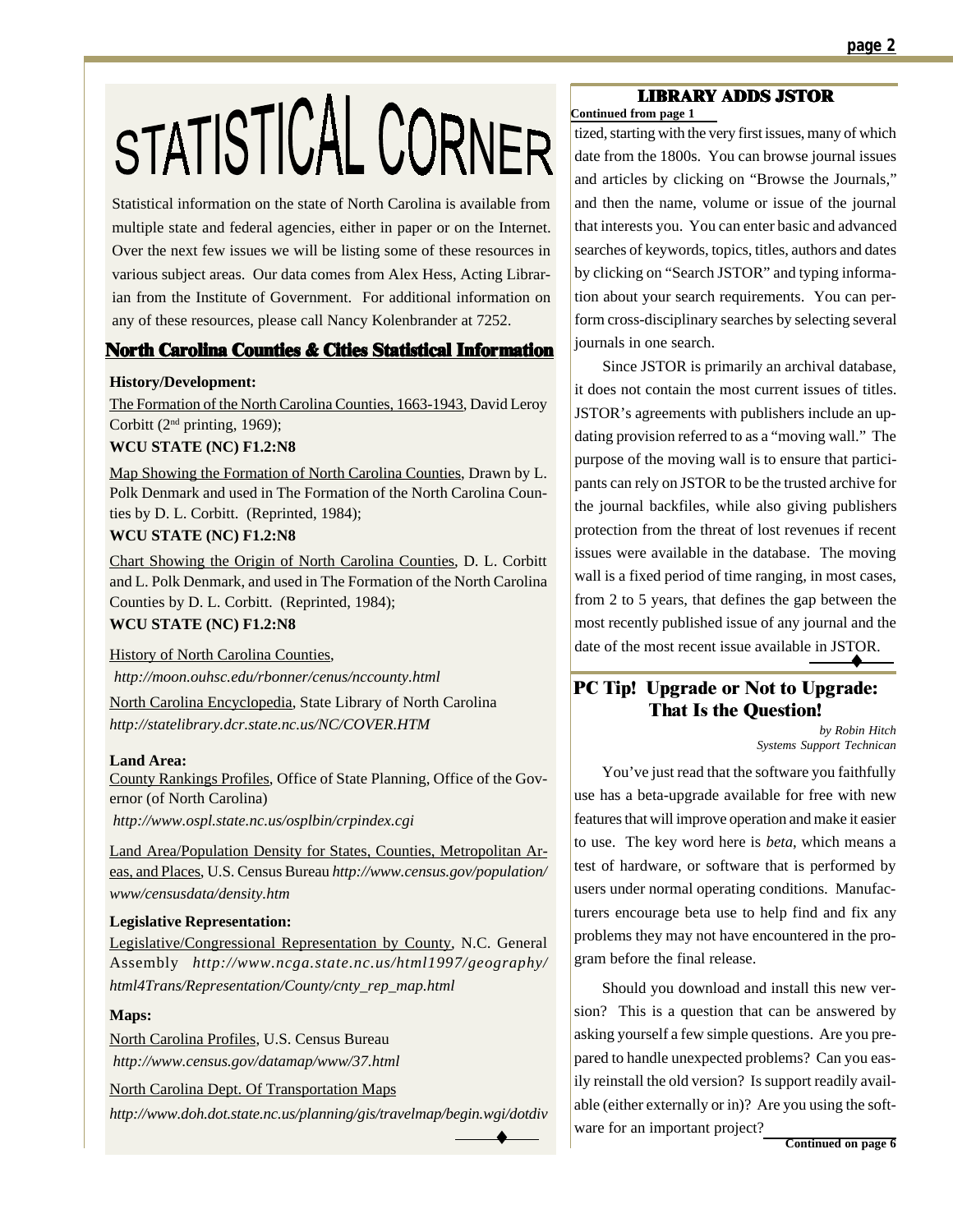#### Summer Workshops for Faculty and Staff

We invite all faculty and staff to join us for two different workshops offered during both sessions of Summer School. Summer is a great time to learn new resources and refine your online research skills whether for the next article you are writing or for the next vacation you are planning. The workshops are tailored to the needs of the individual participants. The **hands-on instruction** will take place in **Hunter's electronic classroom** and **will last one hour** with an additional hour available for practice.

To sign up for workshops listed below, please **contact Nan Watkins by email at** *watkinsn* **or phone at 7274**. Please feel free to request a special session for large or small groups.

#### **Database Searching**

*by Nan Watkins, Reference Librarian*

Sharpen your skills at online searching using the 60-some databases provided by Hunter Library. Here we highlight databases appropriate for the workshop participants and introduce our three new databases JSTOR, Project Muse, and BIOSIS (see featured articles).

#### **Good Web Searching**

Learn effective ways to focus and narrow Web searches to retrieve good results. We discuss online sources that lead you to the best Web sites and demonstrate Boolean searching using Web search engines.



*Hunter Library's Electronic Classroom*

| <b>Schedule of Workshops</b> |  | (The workshops during the First Session previously advertised in our campus-wide<br>e-mail are already fully booked, so we list below only the workshops during Second Session.) |                    |            |  |                       |                    |
|------------------------------|--|----------------------------------------------------------------------------------------------------------------------------------------------------------------------------------|--------------------|------------|--|-----------------------|--------------------|
| Thursday,                    |  | July 8 $1:00 - 3:00$                                                                                                                                                             | Database Searching | Tuesday.   |  | July 20 $1:00 - 3:00$ | Good Web Searching |
|                              |  | Wednesday, July $14 \quad 10:00-12:00$                                                                                                                                           | Good Web Searching | Wednesday, |  | July 28 10:00–12:00   | Database Searching |
|                              |  |                                                                                                                                                                                  |                    |            |  |                       |                    |

### Authoritative & Comprehensive: Outstanding Reference Sources

*by Becky Kornegay, Reference Librarian*

What did beauty mean to the ancient Greeks? to the 18<sup>th</sup>century philosopher? Why did Congress pass the Clean Air Act? What is the best scholarly biography of Meriwether Lewis?

What would you do if someone asked you one of these questions—and you HAD to find the answer? We at the Reference Desk would turn to reference books, reliable sources for balanced overviews of complex topics, historical treatments of subjects of current interest, and guidance for further study. Highlighted below are several of our recently acquired reference works which were recognized in the May, 1999, issue of *American Libraries* as Outstanding Reference Sources published during the last year. (All quoted material is from that article.)

*American National Biography*, edited by John A. Garraty and Mark C. Carnes. 24 vols. New York: Oxford Univ. Pr., 1999.

#### **WCU REF CT213 .A68 1999**

This monumental set, winner of the Dartmouth Medal given annually to the best reference work of the year, includes 17,450 biographies, written by 6,100 distinguished scholars. It stands alongside the classic *Dictionary of American Biography*, providing "not only new findings about and interpretations of the roles of major historical figures, but also. . .scholarship

about people hitherto excluded from the traditional biographical reference sources."

*Columbia Gazetteer of the World*, edited by Saul B. Cohen. 3 vols. New York: Columbia University Press, 1998.

#### **WCU REF G103.5 .C65 1998**

 "The first new edition since 1952 [of the classic reference work] has greater inclusion of developing nations." Expect to find here states, provinces, capitals, oceans, mountains, volcanoes, military bases, dams, national parks. . .

*Encyclopedia of Aesthetics*. edited by Michael Kelly. 4 vols. New York: Oxford University Press, 1998.

#### **WCU REF BH56 .E53 1998**

600 essays, written by experts in the areas of philosophy, art, history, psychology, feminist theory, legal theory and more, comprise this "first large-scale comprehensive English-language reference on aesthetics . . . Entries range from the philosophical essay on ugliness, to the more reality-based article on the impact of AIDS on the arts."

*Encyclopedia of the Essay*, edited by Tracy Chevalier. London: Fitzroy Dearborn Publishers, 1997.

#### **WCU REF PN4500 .E63 1997**

"This groundbreaking new source of international scope defines the essay as nonfictional prose texts of between one and 50 pages in length. The more than 500 entries by 275 contributors include entries on nationalities, various categories of essays such as generic (sermons, aphorisms), individual major works, notable writers, and periodicals that created a market for essays, and particularly famous or significant essays."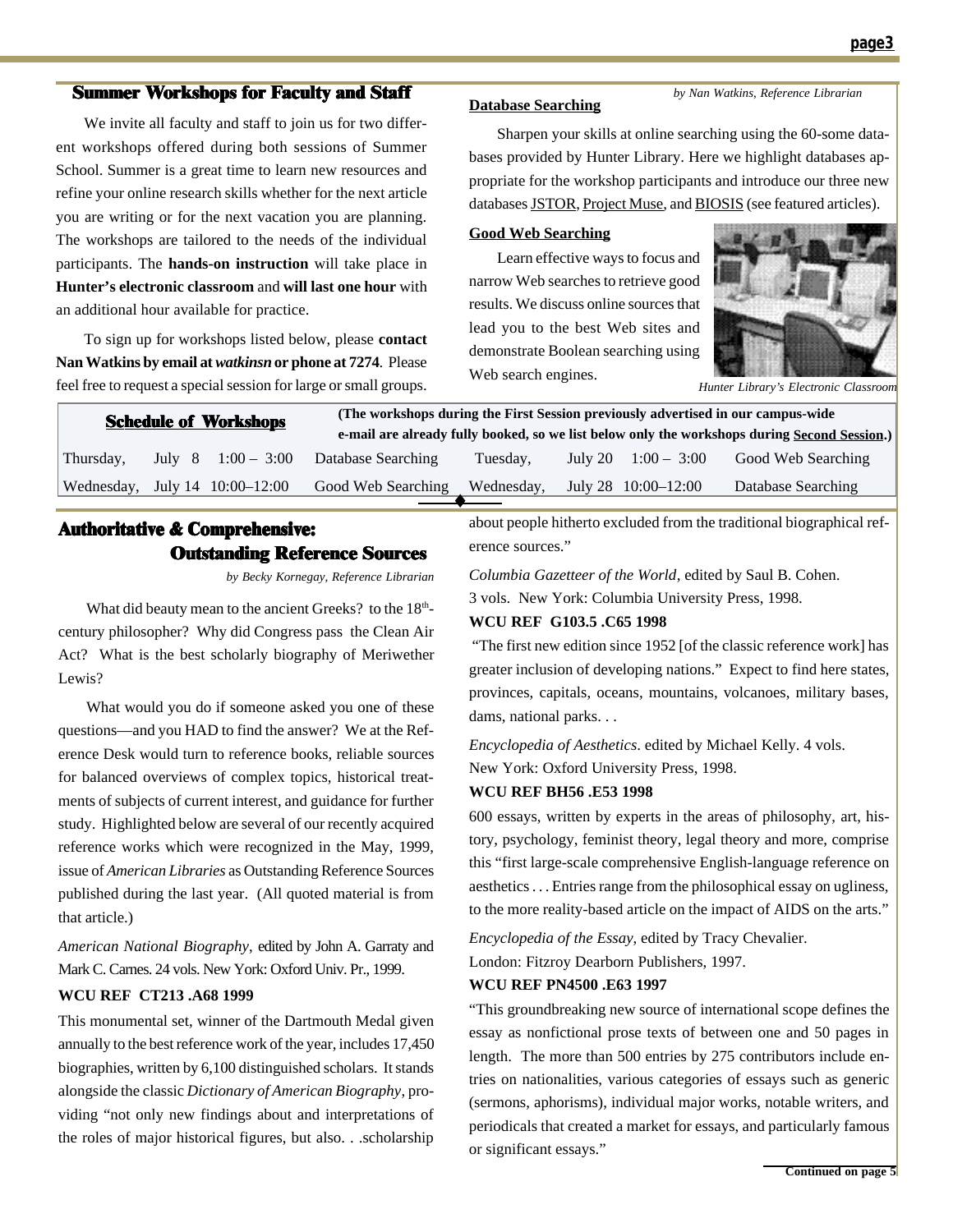#### Peter Hart

We were saddened to learn that Mr. Peter Hart died on February 28 at the age of 81. Mr. Hart was Hunter Library's head librarian from August 1967 through October 1969. Prior to moving to Cullowhee, Hart had been cataloging supervisor at the Catholic University of America and had worked with the Central Intelligence Agency library. Hart also served with SUNY-Cortland and Ball State University. He retired to Florida in 1984.



Hart arrived at a transitional period in Western's development. The school had only recently obtained status as a regional university, an achievement that required the library to reevaluate the needs of its service community. Hart acknowledged that the library required improvements, such as the need to increase the holdings in order to remedy a low ratio of books per student. This situation had resulted in part from a surge in student enrollment and the increase in school personnel. From the opening of Hunter Library in 1953 to Hart's arrival, enrollment had risen from 600 to 4,000, and the faculty had expanded five-fold to almost 250. The library's holdings of cataloged volumes increased from 77,500 to 121,000 between September 1, 1968, and June 30, 1970, even while the holdings also were being weeded of outdated materials. During this same period — on October 1, 1968 — Hunter adopted the Library of Congress (LC) classification system and began cataloging new acquisitions in LC as well

*by George Frizzell, Special Collections* as the retrospective conversion of previously cataloged books into the new system. In less than one year almost onefourth of the collection had been classi-

Throughout his tenure, Hart received favorable comments in the *Western Carolinian*. Improvements mentioned in *Carolinian* articles included enhanced security for the holdings, improved reference and interlibrary loan services, faster cataloging for new books, and a renewed effort

for more exhibits. Hart established more "self-service" operations, such as open access for students to the record album collection. The campus newspaper called him "a progressive individual" and indicated that he "was open to constructive criticism and suggestions and often acted favorably on such advice." A January 1968 editorial entitled "Hats Off to Hart" gave him a "pat on the back" for his work. Hart also praised student assistance. For example, he voiced his appreciation of the Alpha Phi Omega fraternity for their help in moving "heavy, bulky volumes of bound periodicals down two flights of steps by hand and shanks' mare," an effort which saved the library staff weeks of added effort.

fied in LC.

 $\bigstar$ After Hart announced that he was leaving Hunter Library in the fall of 1969, the *Carolinian* paid a final tribute to the individual who had worked to build a library for an "expanding and newly created regional university."

*Sources:* Maurice Morrill, "The Library," (unpublished paper, 1980), p. 18. *Sylva Herald*, 4 March 1999. *Western Carolinian*, 14 September 1967, p. 7; 18 January 1968, p. 2; 13 February 1968, p. 3; 19 March 1968, p. 2; 10 October 1968, p. 5; 24 June 1969, p. 7; 25 September 1969, p. 3; 2 October 1969, p. 1, 4. WCU, "Report of the President to the Board of Trustees" (Annual Report) for 1968-1969, p. 13 and 1969-1970, p. 12. Curtis W. Wood and H. Tyler Blethen, *A Mountain Heritage: The Illustrated History of Western Carolina University*, p. 141.

> UNTER **IBRARU**

Friends of Hunter Library *by Linda Gillman, Secretary, FHL*

#### Brings Forth Americana on a Sunday Afternoon

The Annual Sunday Afternoon Meeting of the Friends of Hunter Library has once more come and gone … and what a meeting it was! This year the Friends hosted the wellknown author Robert Morgan, who read from poems portraying scenes of the rural south, from his best-selling novel, *The Truest Pleasure,* and from a soon-to-be published work.

Never again will I see a small town's water tower without thinking of Morgan's poem about them. Morgan also brought me new eyes with which to see the rich tapestry of life in the

South as told by a master storyteller. I think I speak for each person who attended when I say, *Publishers Weekly* got it right when they voted *The Truest Pleasure* a Best Book

> Award. Not only is the book a delight, the author is delightful as well!

> If you missed this year's event, don't worry —just become a Friend! It's so easy, just make out your check for \$15.00 (per person) and mail it to Friends c/o Hunter Library, WCU, Cullowhee, NC 28723, or

> > ♦

stop by the Circulation Desk and tell them you want to be a Friend! Oh yes, we accept donations, too!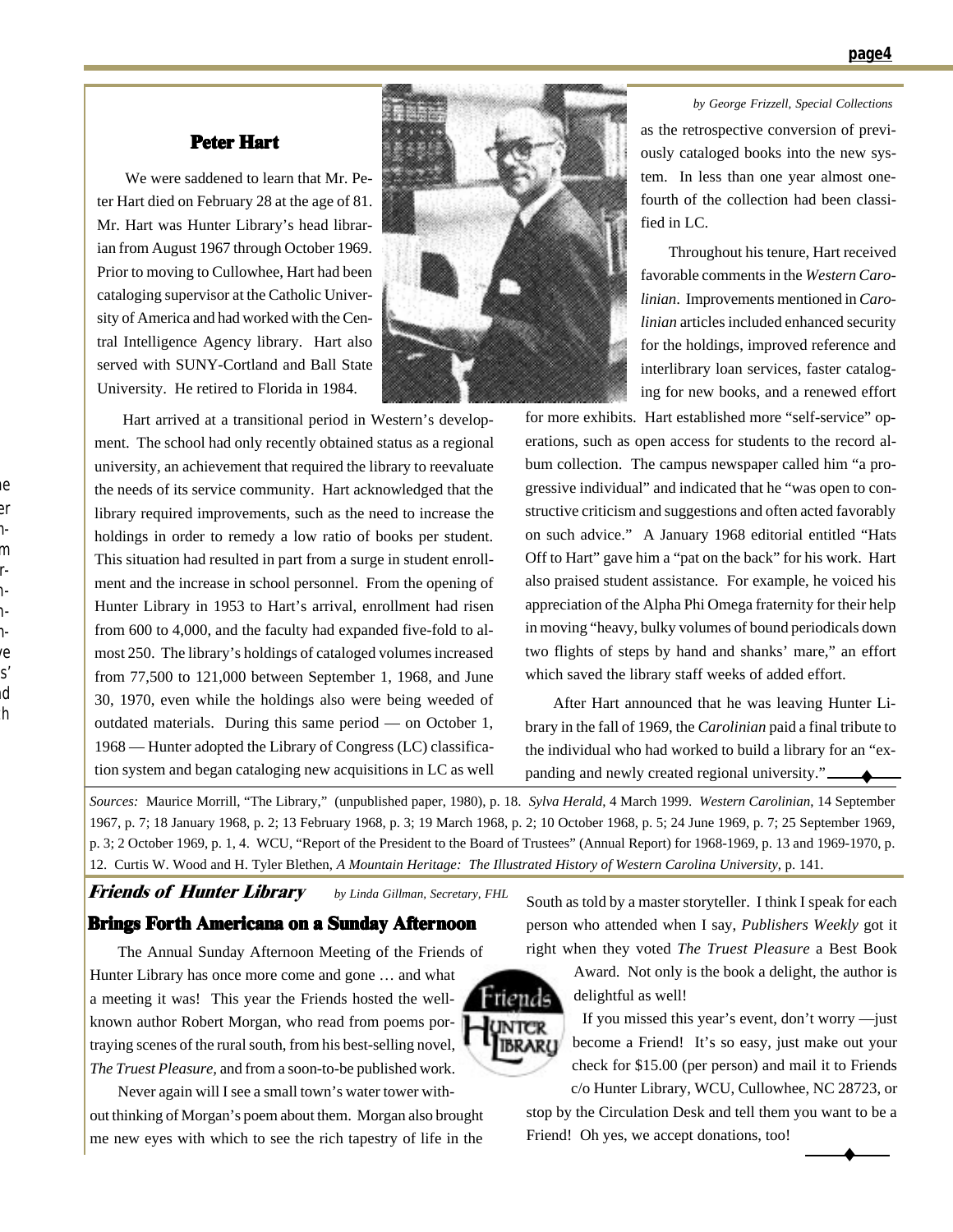#### **Continued from page 3** Outstanding Reference Sources

*Instruments of Science: An Historical Encyclopedia*, edited by Robert Bud and Deborah Jean Warner. New York: Garland, 1998.

#### **WCU REF Q184.5 .I57 1998**

". . .presents 325 historically significant scientific instruments from antiquity to the present. . . . The editors from the Science Museum in London and the Smithsonian's National Museum of American History have provided an excellent addition to the history of the sciences."

*Natural Resources*, edited by Mark S. Coyne and Craig W. Allin. 3 vols. Pasadena, CA: Salem Press, 1998.

#### **WCU REF S922 .N38 1998**

". . . brings together articles concerning natural resources and surrounding issues about their management. Written to provide traditional and more recent views on naturally occurring resources, their uses, economic benefits, and ecological ramifications of both use and retrieval."

*The Garland Encyclopedia of World Music*, edited by Bruno Nettl and Ruth M. Stone. New York: Garland, 1998-

#### **WCU REF ML100 .G16 1998**

(CDs are WCU CMC AUDIO CD ML100 .G16 1998)

The editors of this 10-volume set take a cultural approach to music, providing "regional overviews first, music in the social context next, then finally, the musical traditions of individual countries or ethnic groups. Of exceptional value are the CDs that accompany each volume, often with previously unrecorded music."

*Folklore: An Encyclopedia of Beliefs, Customs, Tales, Music, and Art*, edited by Thomas Green. 2 vols. Santa Barbara: ABC-CLIO, 1997. **WCU REF GR35 .F63 1997**

"From anecdotes, boasts, and children's stories to urban tall tales, vampires, and Xerox-lore, this superb scholarly dictionary illuminates the historical and contemporary forms, figures, and fields of folklore."

*Encyclopedia of Emerging Industries*, 2nd edition, edited by Jane A. Malonis and Holly M. Selden. Detroit : Gale, c1998-

#### **WCU REF HD2324 .E527**

"This new work, which is planned to become an annual, profiles 88 emerging industries that have recently experienced significant growth, show innovative marketing, or involved the use of cuttingedge technology . . . Each chapter gives a snapshot of the industry, its pioneers and leaders, organization and structure, work force, and possible global markets. Suggested readings and a list of Internet sites follow the articles."

*The International Encyclopedia of Public Policy and Administration*, edited by Jay M. Shafritz. 4 vols. Boulder: Westview Press, 1998.

#### **WCU REF JA61 .I574 1998**

". . . provides for the first time a comprehensive tool that covers the international integration of the literature on public policy and administration. The information found within includes concepts, practices, issues, and theories that inform and define contemporary public policy making, analysis, evaluation, management, and implementation."

*Growing Up in America : An Atlas of Youth in the USA*, by Rickie Sanders and Mark T. Mattson.

New York: Macmillan Library Reference USA, 1998.

#### **WCU REF HB1323.C52 U649 1998**

"Using nearly 300 maps, graphs, and tables, this excellent atlas profiles the state of America's children. Some 30 topics in demography, socioeconomic issues, health, crime, and education are highlighted. . . ." ♦

#### Summer Exhibits

*by Nan Watkins, Reference Librarian*

Come to Hunter Library and browse our four exhibits to get your books for summer reading. Many of the books mentioned below will be on a cart next to the exhibit and ready for you to check out.

In the showcases by the stairwell on the main floor, there is an exhibit on Appalachia. It displays a diverse selection of books from Foxfire and the photographs of Eliot Porter to the nature writing of Christopher Camuto and the first novel written with a North Carolina setting, *Eoneguski, or The Cherokee Chief*. There is also fiction by many Appalachian writers including Fred Chappell, Wilma Dykeman, James Dickey, and Thomas Wolfe.

The Map Room exhibit on the main floor features Appalachian Trail Guides and maps. New editions of the maps from the Appalachian Trail Conference portray in detail the 2,050 miles of this world-famous trail passing through fourteen states from Maine to Georgia.

Beginning in July, the summer exhibit in the Curriculum Materials Center (CMC) will be a collection of Appalachian Children's Books. It will include writing by WCU Author-in-Residence Gloria Houston and Sylva writer Sue Ellen Bridgers. The CMC also has several books on tape by Appalachian writers Lee Smith, Sharyn McCrumb, and Jan Karon.

Special Collections is displaying an exhibit on two historic local railroads in Graham County and Western North Carolina. ♦